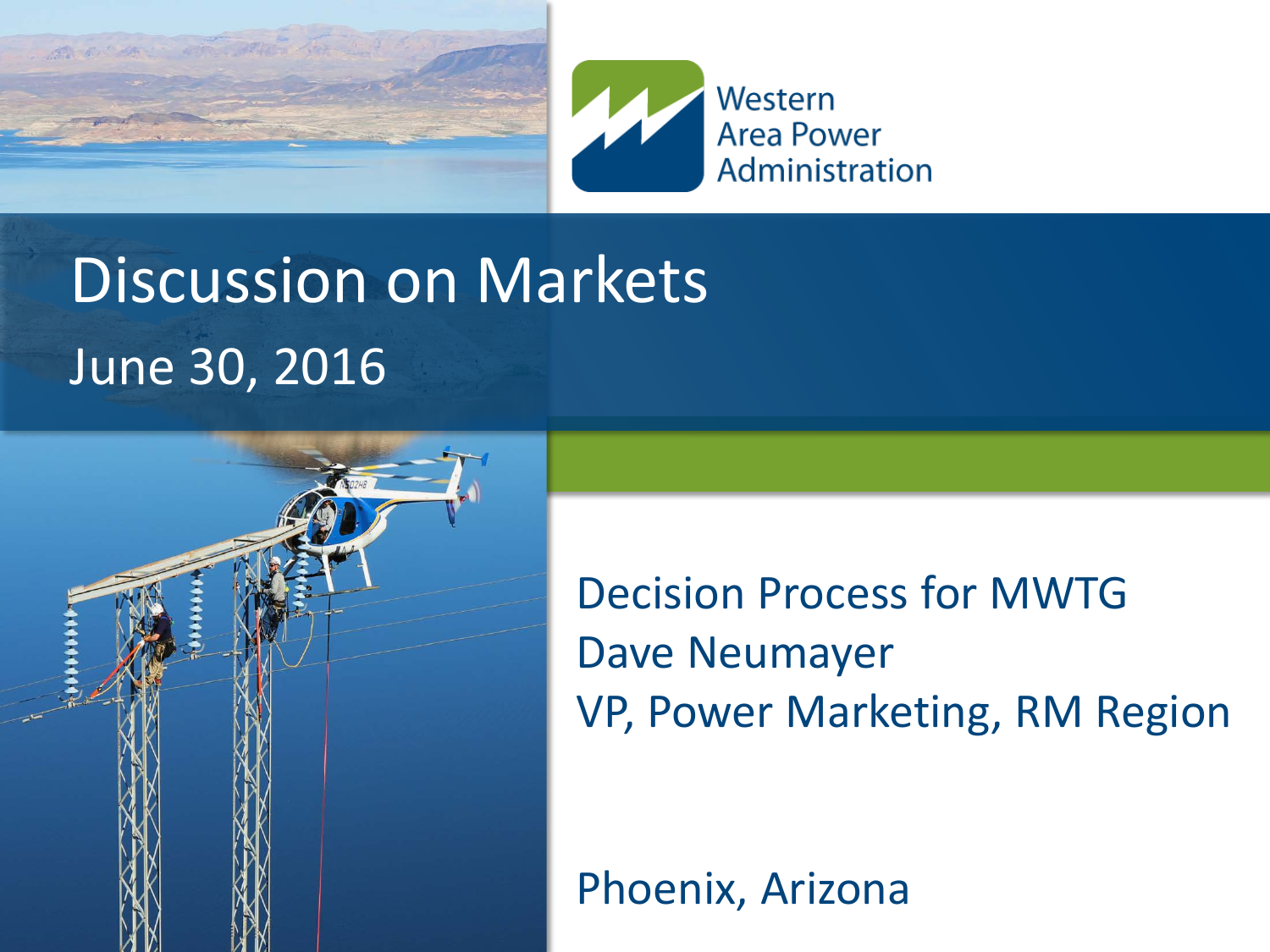### Decision Process for MWTG

#### Dave Neumayer | Vice President of Power Marketing Rocky Mountain Region, WAPA



Discussion on Markets: Decision Process for MTWG

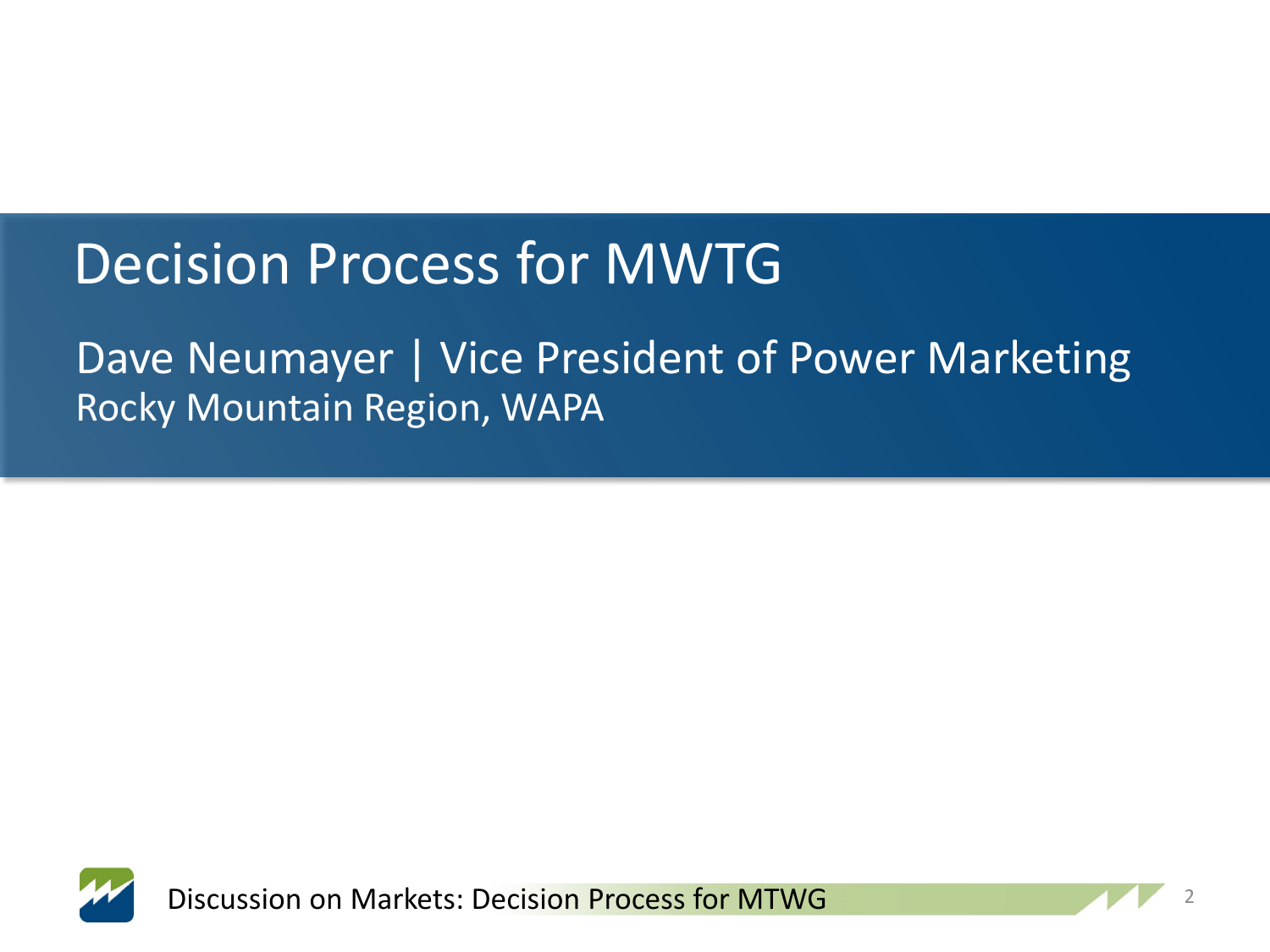### Footprints

- RM/LAP and CRSP both participating in **MWTG**
- CRSP Merchant handles both LAP and CRSP
- LAP SPP Market Participant in SPP since 2015





Discussion on Markets: Decision Process for MTWG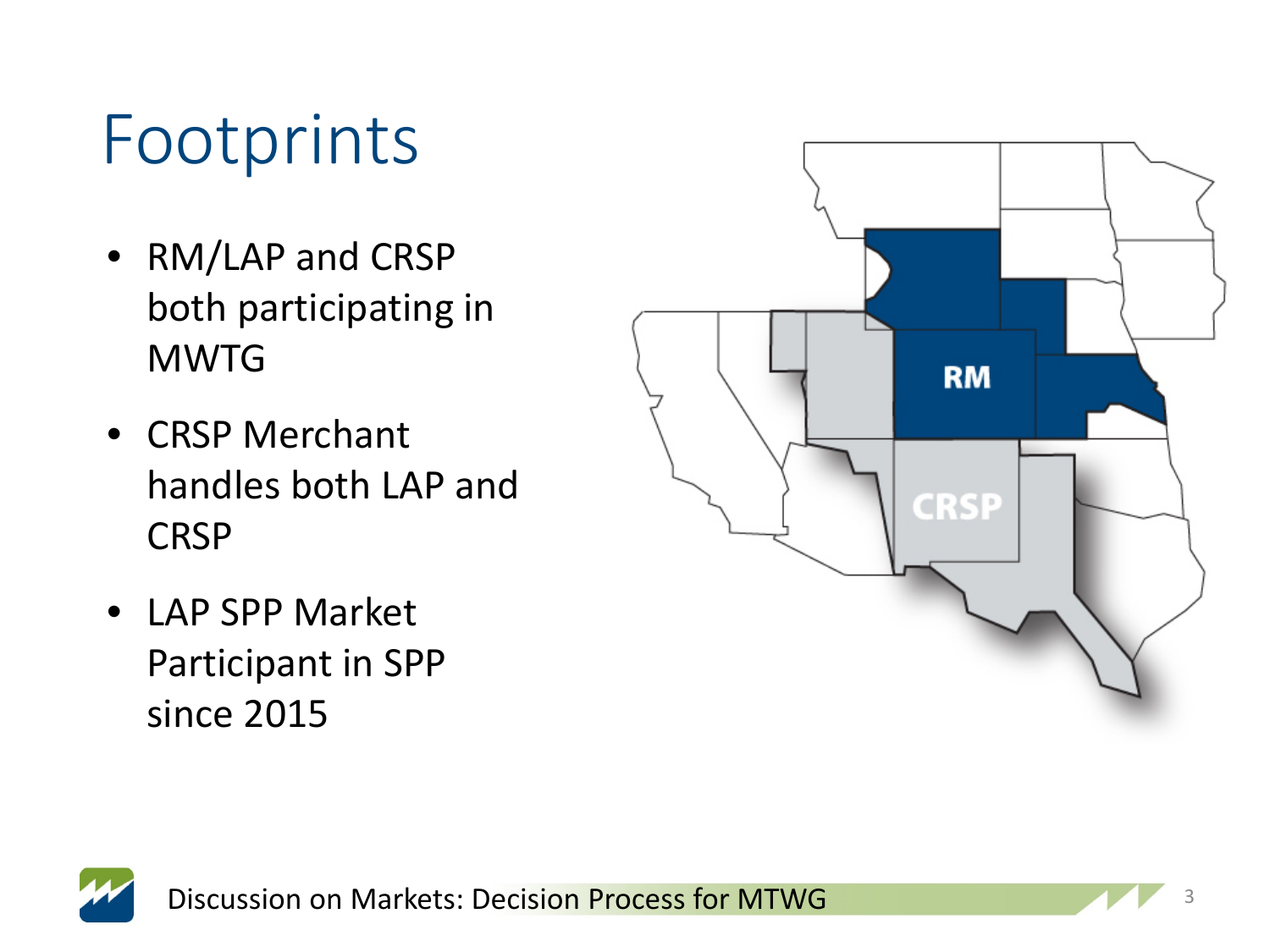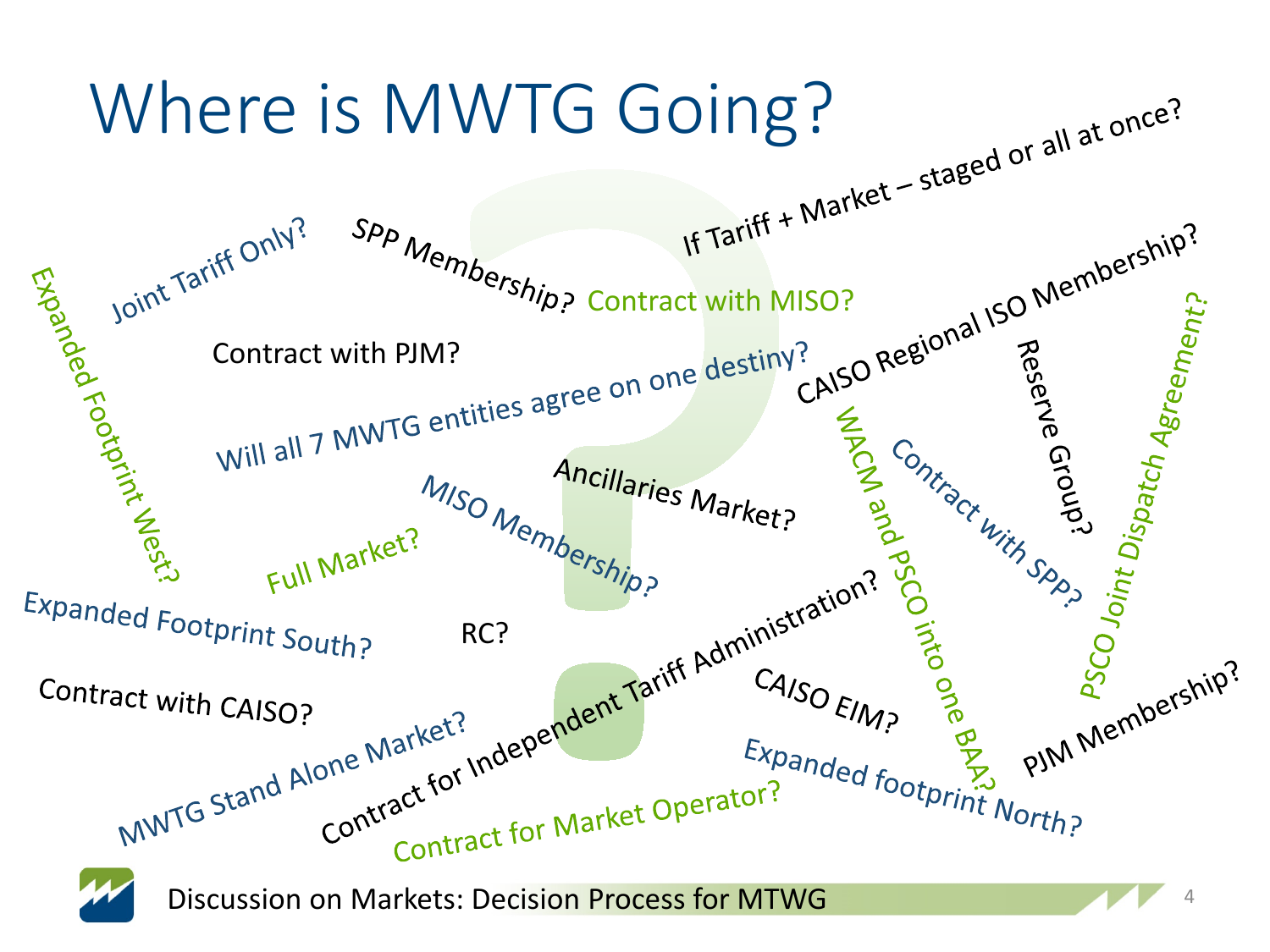# Key Decisions

#### **1. Establish Joint Tariff?**

- Yes Foundation for Market
- No Energy Market option

#### **2. What level of Market?**

- No Market
- Energy Only Market
- Full Market

#### **3. Which RTO/ISO?**

- Membership
- Contract Relationship

#### **Analysis Inputs:**

- 1. MWTG Transmission Cost Study
- 2. MWTG RFI
- 3. MWTG Market Study
- 4. Analysis of Impacts:
	- a. Staffing
	- b. IT (Meters, Settlements, EMS, etc.)
	- c. Ancillaries
	- d. Compliance
	- e. Pancaked Losses
	- f. Planning Reserve Margin
	- g. Marketing Plan
	- h. RC
	- i. Governance